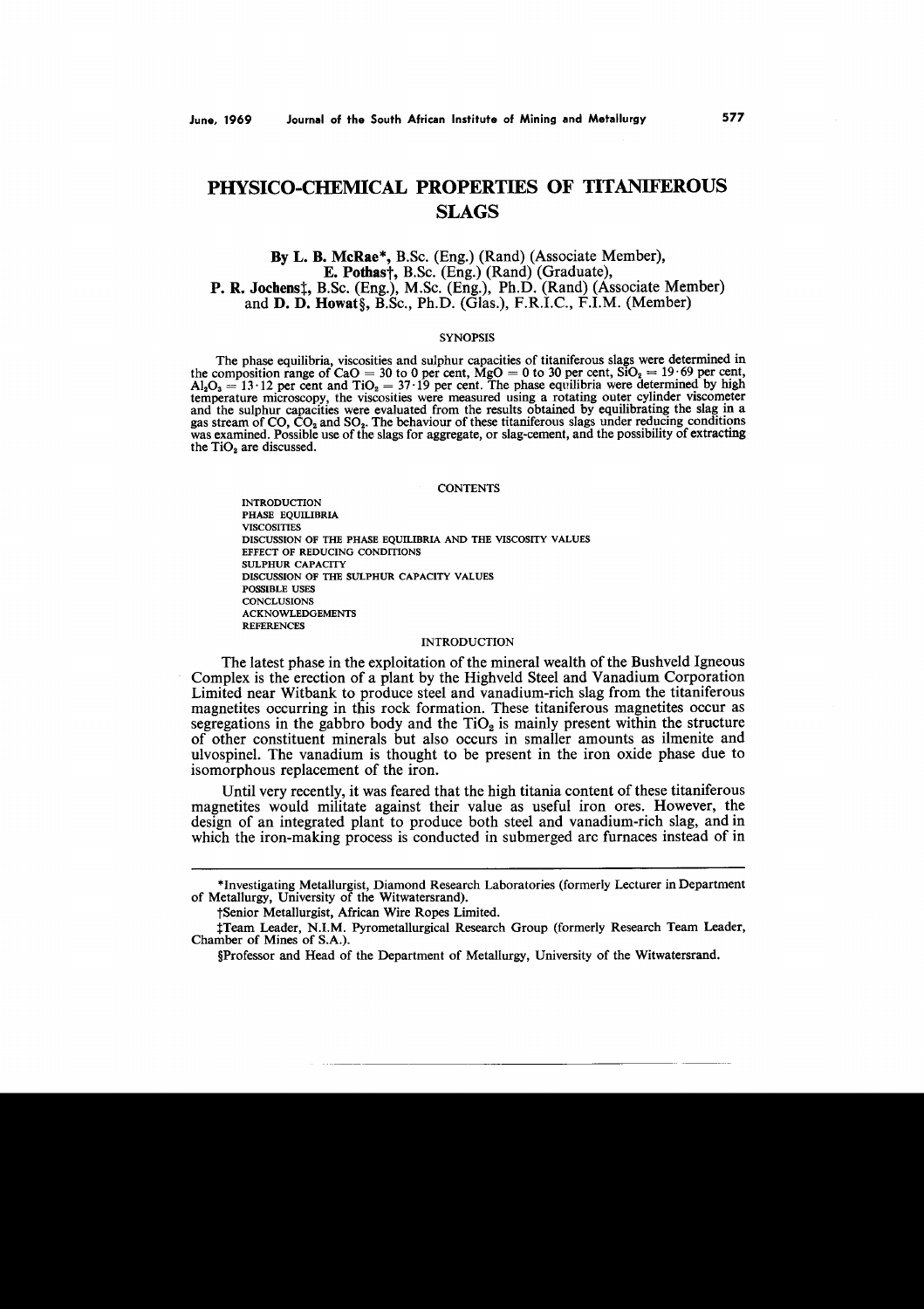conventional blast furnaces, considerably alleviates the problems associated with these ores. The process, as finally developed, is as follows: The ore, together with coal and flux consisting of limestone dolomite and silica is passed through a rotary kiln at a temperature of 900°C-950°C so effecting about a 55 per cent reduction of the iron oxide content of the ore and also preheating the charge. This partially reduced charge is then fed to submerged arc furnaces. The products from the smelting operation are pig iron containing the vanadium and a titaniferous slag containing the gangue from the ore. The vanadium-bearing pig iron is then partially blown with oxygen in a shaking ladle and a vanadium-rich slag is formed. The slag may be treated for the production of vanadium pentoxide and the pig iron is converted into steel.

Assessed primarily on the basis of preliminary pilot plant tests and also on the experience of attempts to treat somewhat similar ores in other countries, it was found that additions of limestone, dolomite and silica were required to produce slags of the required characteristics during the iron-making step. However, very little information existed regarding the liquidus temperatures, phase equilibria, viscosities, sulphur capacities and other related properties of such titaniferous slags. Also, the question arose as to what the effects would be when the limestone/dolomite mixture in the original flux was replaced by dolomite alone, dolomite being less expensive than limestone under local conditions. For these reasons, an extensive research project was sponsored by the board of Highveld Steel and Vanadium Corporation Limited to determine the physico-chemical properties of the titaniferous slags in the composition range anticipated in plant operation.

# PHASE EQUlLlBRIA

The phase equilibria of the titaniferous slags were determined for slags in the following composition range: CaO = 30-0 per cent, MgO = 0-30 per cent,  $SiO_2$  = 19.69 per cent,  $Al_2O_3 = 13.12$  per cent and  $TiO_2 = 37.19$  per cent. All the phase equilibria determinations were conducted under atmospheric conditions.

For these phase studies a high temperature microscope<sup>1</sup> and a micro differential thermal analyser<sup>2, 3</sup> based on the same principle, were constructed, the micro differential thermal analyser being shown in Fig. 1. In this apparatus a 5 per cent  $Rh-Pt/$ 20 per cent Rh-Pt thermocouple has a triple function, i.e., the thermocouple serves as temperature measuring device, heating element and sample holder, the unit being heated during the positive half-cycles obtained by rectifying alternating current by means of diodes. The thermo-electromotive force is isolated by means of a synchronous converter and is measured during the negative half-cycles when no power is supplied to the thermocouple. This thermocouple, with the slag sample at the thermojunction, is housed in a cell attached to a stereoscopic microscope.

The slag samples were prepared by weighing and mixing the high purity oxide components. These mixtures were placed in platinum foil containers and fused, quenched and then ground to obtain homogeneous samples.

The determination of the liquidus temperature consists of lowering and then raising the temperature of the sample on the thermocouple after melting until, near the thermojunction, a very small crystal remains in the melt without showing signs of growth or decay. These determinations were carried out in quadruplicate-a new sample being used for each determination and only two determinations being carried out on the same thermocouple. In this manner it is possible to determine the liquidus temperature of a slag with an accuracy and precision of  $+5^{\circ}$ C in relation to a set of standard slags.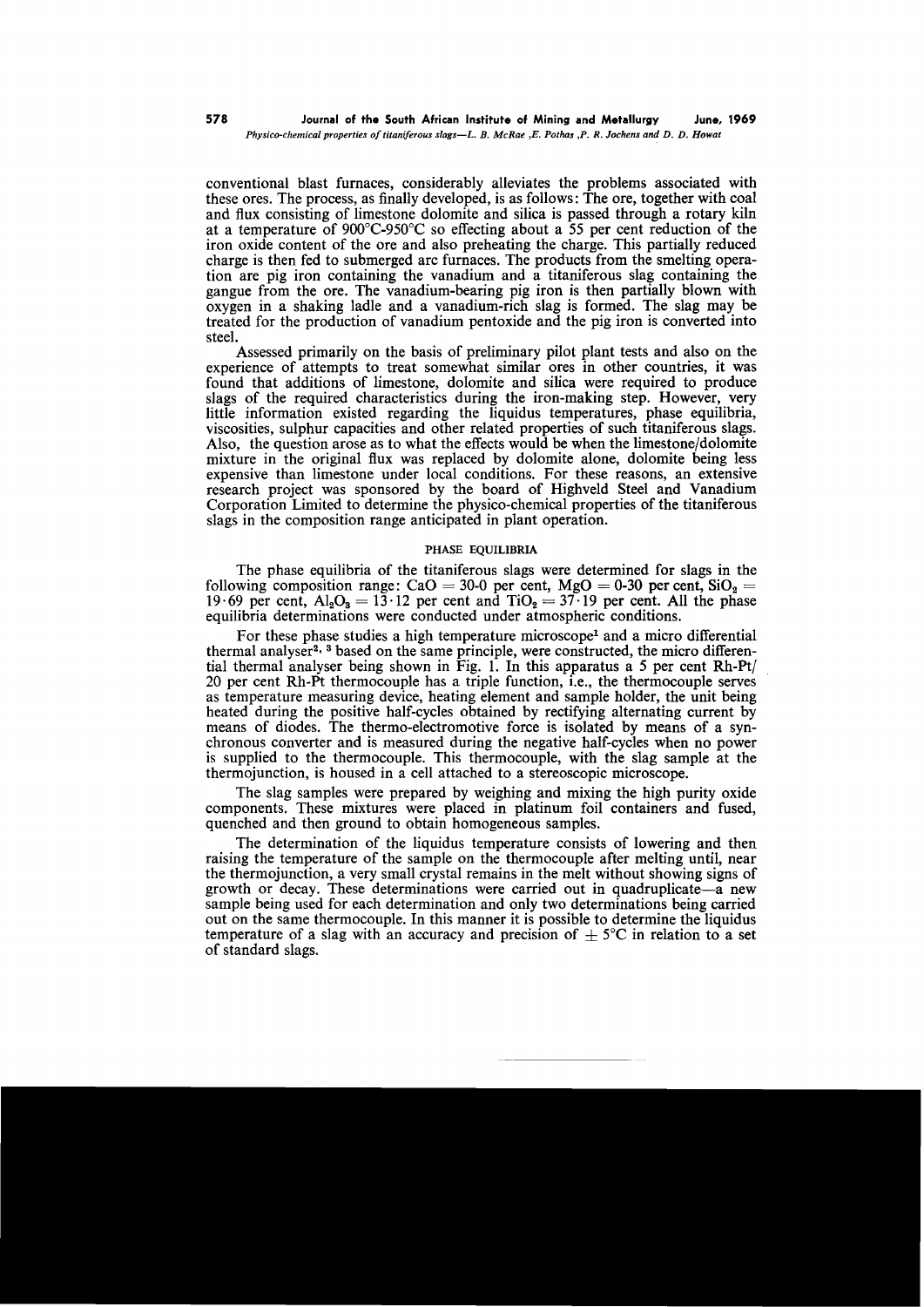

Fig. 1-View of the micro differential thermal analyzer

The method of determining the phase equilibria is described in detail in a previous publication'. In brief outline the procedure is as follows: The slag specimen on the thermocouple is cooled at a rate of  $10^{\circ}$ C per minute from  $50^{\circ}$ C above the liquidus temperature to a predetermined temperature and allowed to equilibrate at this temperature for 60 minutes. It is then either air- or water-quenched to prevent further transformation occurring. This slag specimen, of known thermal history, is then separated from the thermojunction and, after grinding, subjected to X-ray diffraction in a Debije-Scherrer camera. This method of plotting the phase equilibria was assisted by visual observation of the progress of crystallization through the microscope. When the amount of crystallline material already present was still sufficiently small to permit accurate observation of the precipitation of subsequent phases, the temperature of this subsequent appearance, determined in this manner, was correlated with that determined by the X-ray method. It is estimated that the temperature of appearance of a subsequent phase is, on an average, correct to within  $\pm 12\frac{1}{2}^{\circ}C$ . This technique was repeated until the transverse section of the phase equilibria was established as shown in Fig. 2. It was decided to standardize on a 60 minute equilibrating soaking period for the slags after they had been cooled at a rate of  $10^{\circ}$ C per minute. While it is believed that this is sufficient to establish equilibrium conditions in the very small quantities of slag involved it is always possible that complete equilibrium conditions were not attained in all cases.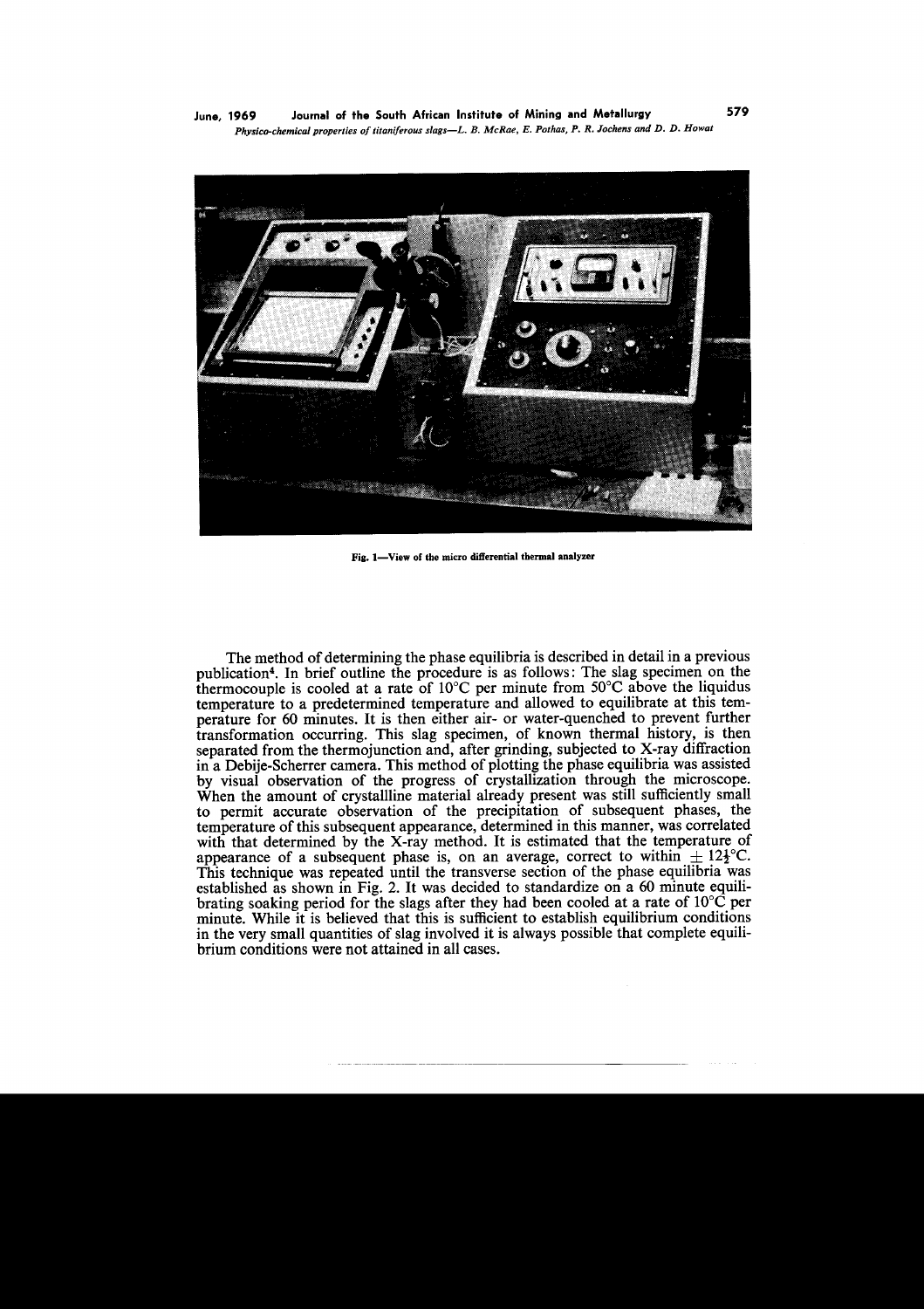

Fig. 2—Phase equilibria in the slag system: CaO = 30-0 per cent, MgO = 0-30 per cent, SiO<sub>2</sub> = 19.69 per cent, Al<sub>2</sub>O<sub>3</sub> = 13.12 per cent and TiO<sub>2</sub> = 37.19 per cent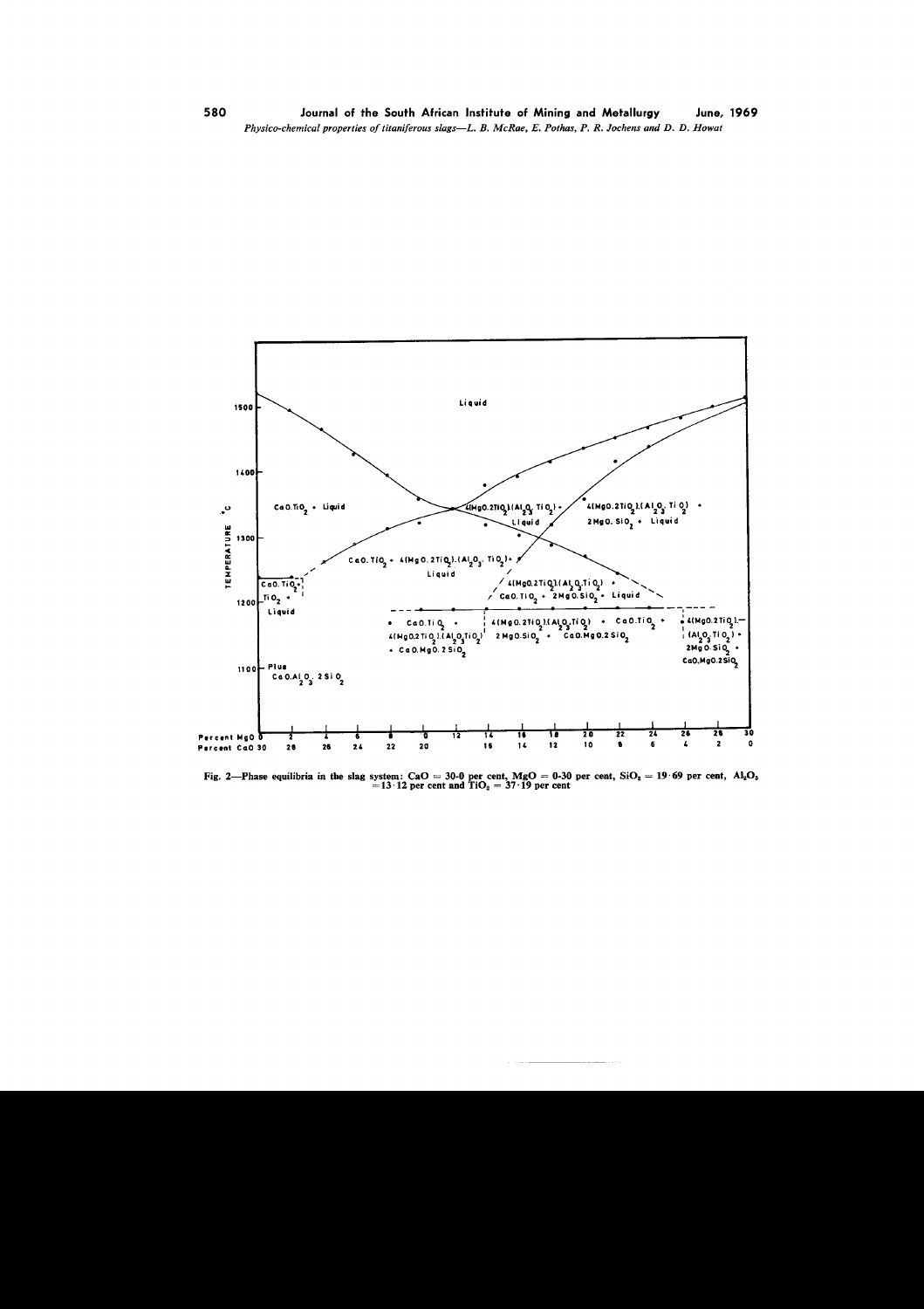Interest was also attached to knowledge of the behaviour of the liquidus temperatures of slags where the total  $(CaO + MgO)$  contents are 25 and 35 per cent respectively. The liquidus temperatures and primary phases for these compositions were determined in the manner as described above. The results are presented graphically in Fig. 3.



Fig. 3—Liquidus curves and primary phases for slags with  $(CaO + MgO)$  contents of 25 per cent, 30 per cent and 35 per cent respectively

# **VISCOSITIES**

After careful consideration and several trial attempts to use a commercially available viscometer, based on the rotating inner cylinder principle, a rotating outer cylinder viscometer was constructed as shown in Fig. 4. This type of viscometer was considered to be the most suitable for these particular slags as the viscosities had been found to be low (about 1 poise) in the pilot determinations and furthermore, changes in viscosity between different slag compositions were not expected to be large.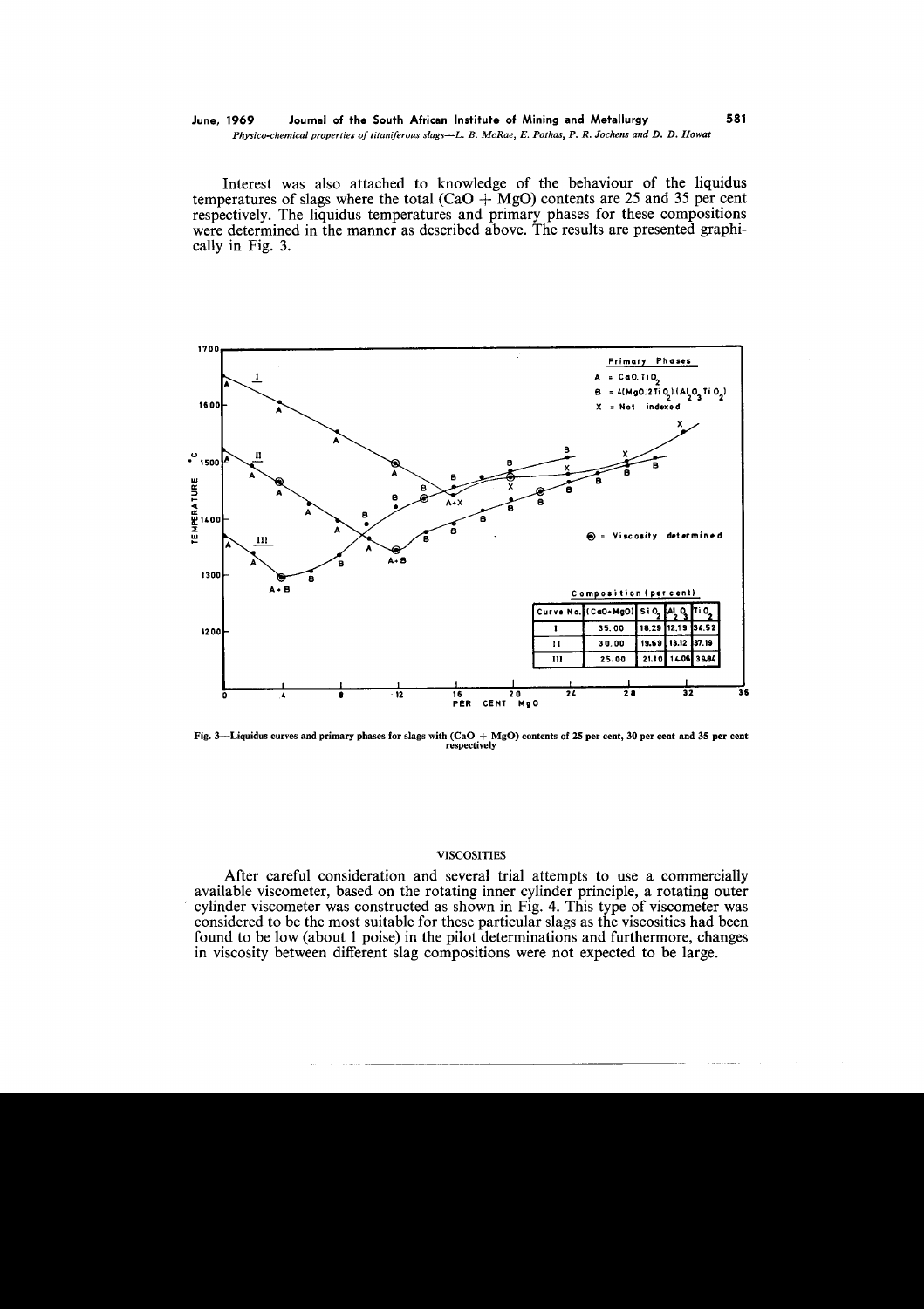

Fig. 4-Detailed drawing of the rotating outer cylinder viscometer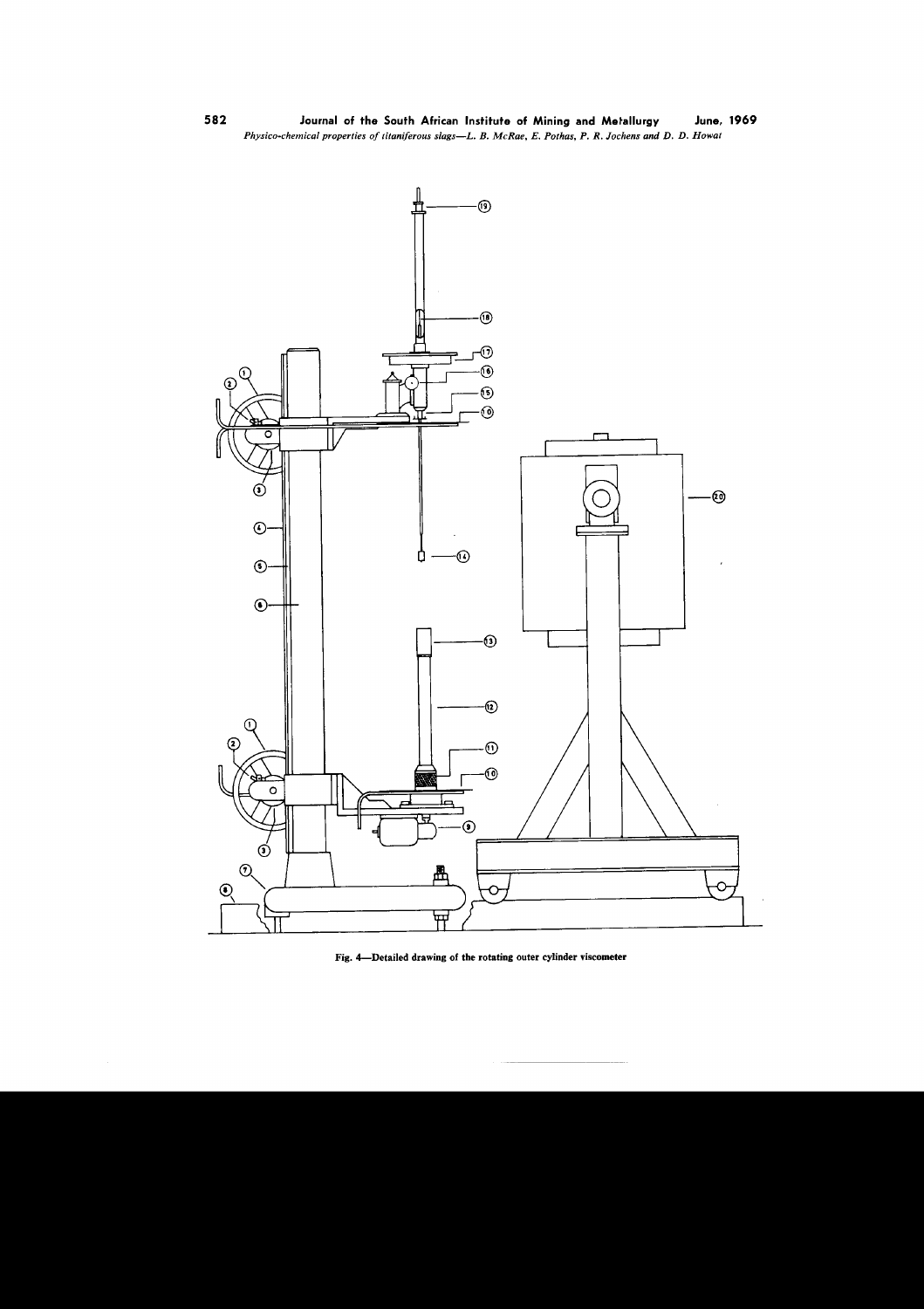# June, 1969 Journal of the South African Institute of Mining and Metallurgy 583

*Physico-chemicalpropertiesoititani/erousslags-L. B. McRae, E. Pothas,P. R. Jochensand D. D. Howat*

#### Key to Fig. 4

1. Handwheel for adjustment.

- 2. Pawl for locking sprocket.
- 
- 3. Sprocket engaging in chain rack. 4. Chain rack. 5. Tongue to prevent lateral movement of upper and lower stages. 6. Column.

6. Colui<br>7. Base.

- 
- 8. Rails to permit movement of furnace. 9. Variable speed motor to rotate outer cylinder. 10. Water-cooled heat shield.
- 
- 11. Collet chuck.<br>12. Mullite tube
- 
- 
- 12. Mullite tube<br>13. Outer cylinder.<br>14. Inter cylinder.<br>14. Inter cylinder.<br>16. Collet with pins on insulated disc for thermocouple lead attachment<br>16. Fine adjustment finger wheel.<br>17. Circular box fitted with glass wind
- 
- 
- 
- 20. Tube furnace and frame.

In this apparatus an inner platinum cylinder,  $1.58$  cm in diameter and  $2.53$  cm long, is suspended in a rotating platinum outer cylinder of  $3.81$  cm diameter which contains the molten slag. These components of the viscometer are held within a vertical tube furnace. A thermocouple, threaded through the shaft supporting the inner cylinder, makes contact with the inside wall of the inner cylinder. The temperature of the slag is therefore measured as close as possible to the surface at which shear is taking place.

When a viscosity measurement is made, the temperature of the slag is noted and the thermocouple leads at the top of the inner cylinder shaft are disconnected. The angular velocity of the outer cylinder is determined. The viscous drag on the inner cylinder, caused by the rotation of the slag in the outer cylinder, is determined by the steady deflection of the copper-beryllium torsion wire from which the inner cylinder is suspended.

The viscometer was calibrated using oils; the viscosity of these oils having been determined by application of Stokes' Law. The method of determining the viscosity of the calibrating oils was checked against standard oils obtained from the United States Bureau of Commerce.

To make the calibration valid at elevated temperatures, a special inner and outer cylinder were fabricated from brass having the same dimensions as the platinum cylinders would attain at 1,400°c. Exhaustive testing of the viscometer with respect to misalignment of the cylinders, variation in slag level, etc. proved that the viscometer is capable of precision of better than  $\pm$  5 per cent.

The slags were prepared by weighing and mixing the chemically pure components (180 gm) and these were then melted in the rotating outer cylinder used in the viscometer. The inner cylinder was introduced into the molten slag and accurately positioned both with respect to depth and concentricity. The temperature of the slag was raised to some preselected temperature above the liquidus temperature and the viscosity was determined. The temperature was then decreased and the viscosity measured again until the data were obtained for a graph of viscosity versus temperature. This procedure was repeated at least once on a fresh sample of slag of the same composition.

The viscosities of the slag composition marked with a circle in Fig. 3 were determined in this manner. The results are depicted in Fig. 5.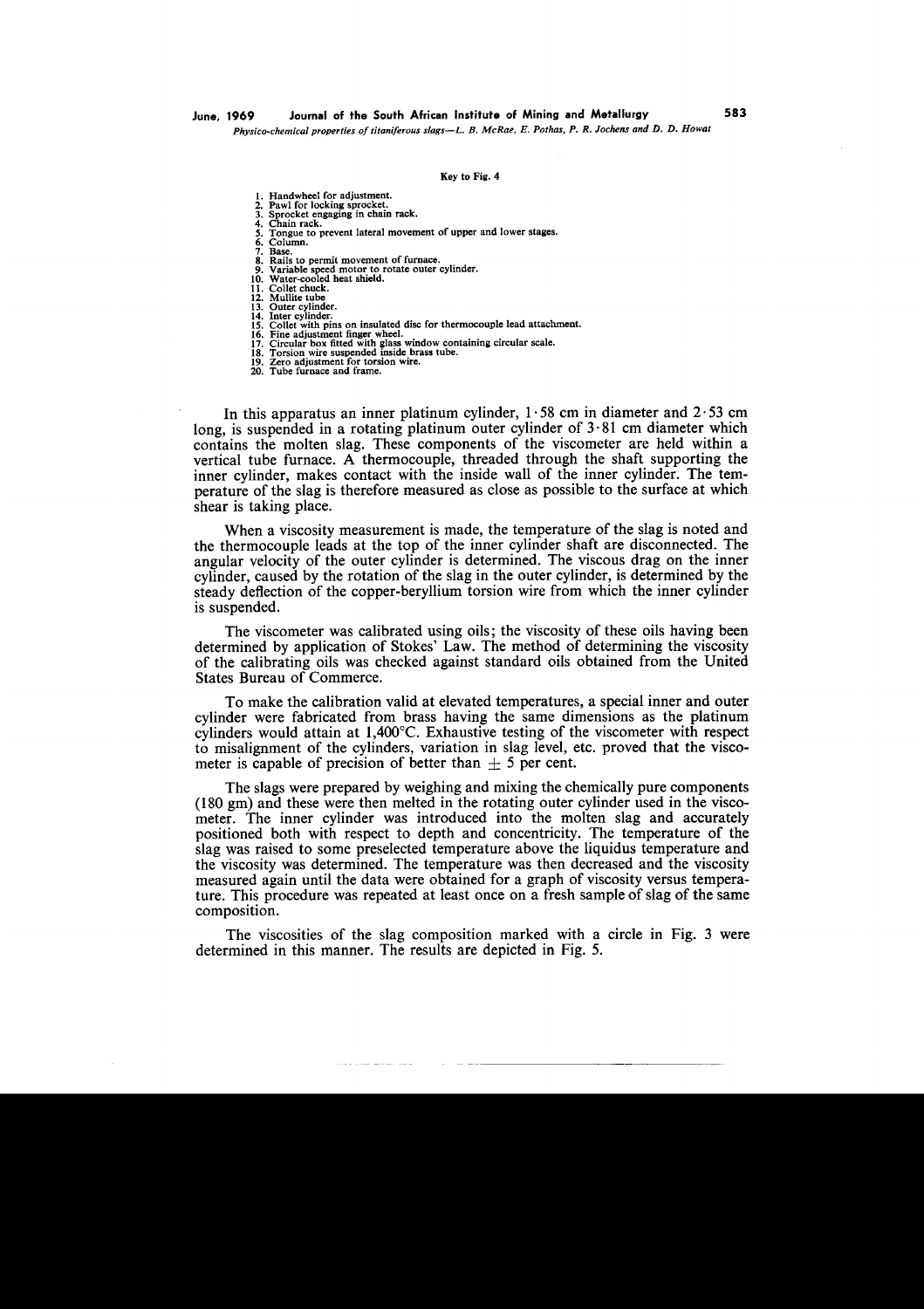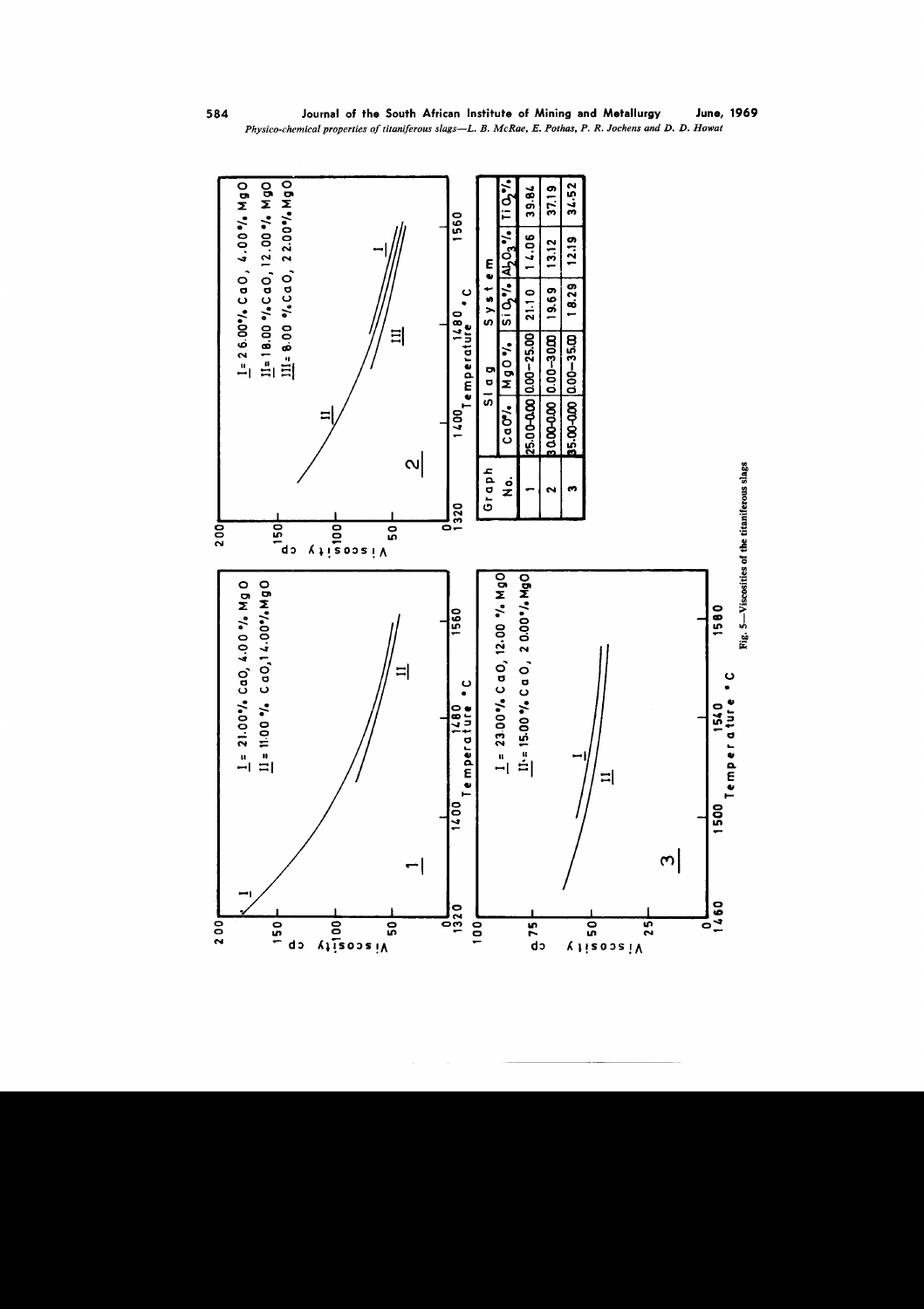## DISCUSSION OF THE PHASE EQUlLlBRIA AND THE VISCOSITY VALUES

The liquidus temperature of the slag is important in the operation of a submerged arc furnace since all the charge is not completely melted at anyone time and it is, therefore, impossible to increase the temperature of the metal by increasing its retention time in the furnace. This is due to the fact that once the charge has reached the melting zone and has fused, it will drop away from the arc area. Consequently, the metal can only be superheated to the required degree (to permit teeming and subsequent handling in the molten state, etc.) by using a slag which has a liquidus temperature considerably higher than that of the metal. Hence it would appear that' for the production of pig iron with a carbon content of  $4.0-4.5$  per cent, a slag with a liquidus temperature of about  $1,350^{\circ}$ -1,400°C is required.

The requirement that the liquidus temperature of the slag should be about 1,350- 1,400°C implies, as is evident from Fig. 2, that the slag must contain both CaO and MgO. If the basic oxide components of the flux are changed from a limestone/ dolomite mixture (CaO = 22 per cent, MgO = 8 per cent in the slag) to dolomite only (as was hoped would prove feasible)  $(CaO = 16$  per cent, MgO = 14 per cent in the slag). Fig. 2 shows that the liquidus temperature changes from  $1,395^{\circ}$ C to 1,375°C which still meets the basic requirement. Further, the phase equilibria of the slags will change. In the slag as used on the pilot plant, the primary phase to crystallize is perovskite  $(CaO. TiO<sub>2</sub>)$  followed by  $4(MgO. 2TiO<sub>2</sub>)$ .  $(Al<sub>2</sub>O<sub>3</sub>$ . TiO<sub>2</sub>) while in the slag produced by the employment of a dolomite flux, this order of crystallization is reversed. In addition, forsterite  $(2MgO \tImes)$  crystallizes as the tertiary phase. The crystallization of diopside  $(CaO)$ .  $MgO$ .  $2Si\overline{O}$ <sub>2</sub>) occurs at the solidus temperature and it appears that this temperature is constant over this range of slag compositions.

From Fig. 3 it can be seen that the titaniferous slags with different (CaO  $+$  MgO) contents exhibit large changes in liquidus temperatures with comparatively minor changes in basicity. Those changes, however, become much less marked as the ratio of *MgOjCaO* is increased until with about 16 per cent MgO the gap in liquidus temperature is reduced to about 50°C.

Each of the three graphs of liquidus temperatures shown in Fig. 3 passes through a decided minimum as the ratio of *MgOjCaO* is increased, the minima being 1,295°C, 1,340°C and 1,440°C respectively for the slags containing 25, 30 and 35 per cent of  $(CaO + MgO)$ . These minima in liquidus temperatures occur at 4 per cent MgO for the slag containing 25 per cent (CaO + MgO), at 12 per cent MgO for 30 per cent  $(CaO + MgO)$  and at 16 per cent MgO for 35 per cent  $(CaO + MgO)$ . This trough in the liquidus temperature graph is associated with a change in primary phase in each case. As the ratio of *MgOjCaO* is increased beyond the values corresponding with the minimum liquidus temperatures the differences in liquidus temperatures between the three curves decrease until at a content of 24 per cent MgO, for example, the liquidus temperatures are 1,505°C, 1,460°C and 1,475°C respectively.

The viscosity of the slag will affect the electric arc furnace smelting process in a number of ways. From a chemical viewpoint the most important effect is that, although the distribution of solutes in the system is governed by Nernst's Law, the kinetics of the overall reaction are governed by the rate of volume diffusion, which, in turn, may be related to fluidity. Therefore, a low viscosity enables the diffusion process in the slag to take place at a rate sufficiently high for a rapid approach to equilibrium of the slag/metal reactions and hence affects the kinetics of the process favourably.

Due to turbulence in the furnace and on tapping, small droplets of metal will occur in the slag. The rate of separation of these metal droplets from the slag is a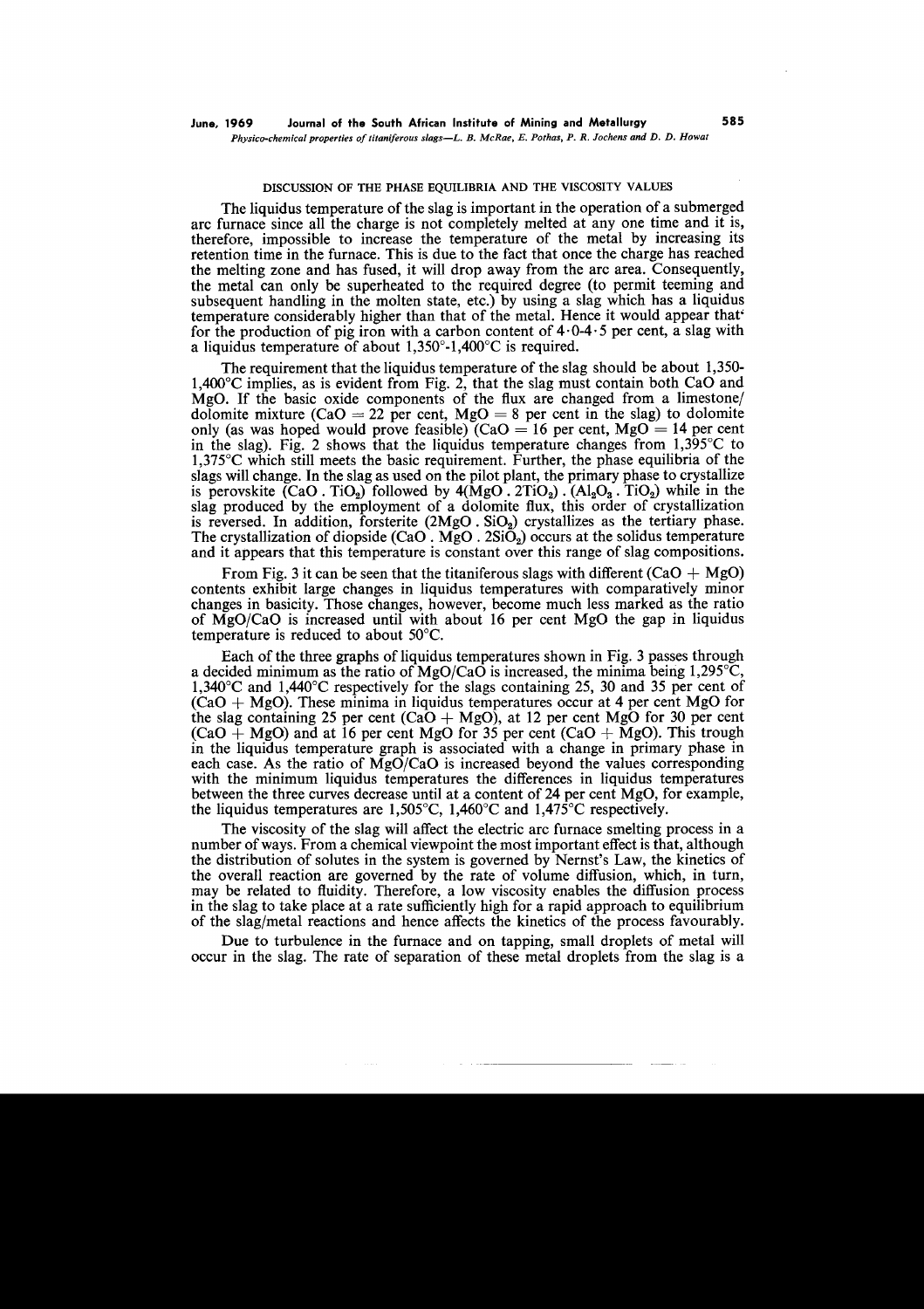function of the viscosity of the slag. Also, an excessively viscous slag will give rise to operational difficulties. Firstly, the slag will tend to 'hang' in the furnace in the area adjacent to the arcs and, secondly, difficulties may be experienced in tapping the slag.

From the graphs presented in Fig. 5, it may be seen that the viscosities of the titaniferous slags are low and that the viscosity at constant temperature decreases slightly with increase in the MgO/CaO ratio in slags with constant  $(CaO + MgO)$ values. This may be attributed to the fact that  $Mg^{2+}$  has a cation field strength considerably greater than that of  $Ca^{2+}$  and hence has a greater tendency to co-ordinate itself with oxygen. This results in a relative weakening of any network structure with a corresponding reduction in the viscosity of the melt. Also, at constant temperature, the viscosity decreases with increasing basicity of the slag. This is explained by the fact that the proportion of network former, i.e., silica, is being replaced by network modifiers, i.e., CaO and MgO with an accompanying decrease in viscosity. It can also be deduced that, at a constant temperature above the liquidus temperature, the viscosities are higher for the slags which have lower liquidus temperatures. These slags also show a higher rate of reduction in viscosity with increase in temperature.

# EFFECT OF REDUCING CONDITIONS

It is known that, under reducing conditions, the  $TiO<sub>2</sub>$  in titaniferous slags may be reduced to lower oxides of Ti and/or to the carbide, nitride or carbo-nitride. There is considerable controversy as to the effects of this reduction but it is generally accepted that if the formation of titanium carbides and/or nitrides occurs these will separate out from the melt due to their insolubility and high melting point temperatures, causing an increase in viscosity because the slag system becomes heterogeneous. Frijdenzon *et al5* have shown that if a blast furnace slag, containing 15. 0 per cent  $TiO<sub>2</sub>$  is held under reducing conditions, the viscosity is considerably increased.

To ensure that the titaniferous slags were maintained under reducing conditions, the viscometer was modified so that the slag could be held in a rotating outer cylinder fabricated from graphite, the bottom of the furnace being closed off with a sand seal. However, during attempts to measure the viscosity of the slag as in previous tests, it was found that the liquidus temperature of the slag increased considerably although the few viscosity values which could be obtained were similar to those obtained under atmospheric conditions.

Following several unsuccessful attempts, a technique, using the basic components of the viscometer, was devised whereby the liquidus temperature could be measured at intervals while the slag was being maintained under reducing conditions. The slag was contained in a rotating graphite crucible and the inner cylinder of the viscometer was replaced by a 6 mm diameter thermocouple insulator fitted with a platinum sheath over one end. This platinum sheath was immersed in the slag and a thermocouple was threaded through the insulator and welded to this platinum sheath. The temperature of the slag was raised to above the liquidus temperature, as measured under atmospheric conditions, and after holding at this temperature the temperature was slowly decreased until a sudden deflection of the torsion wire indicated that crystals had started to precipitate on the platinum sheath. It is generally accepted that the inner cylinder in this type of apparatus is the coolest part of the system and hence initial crystallization will preferentially take place upon it. The temperature of the slag was raised again and the process repeated. In this manner it was possible to establish Fig. 6. It had previously been shown that this technique gave liquidus temperatures 10 to 15°C lower as compared with those obtained by the high temperature microscope using a standard slag.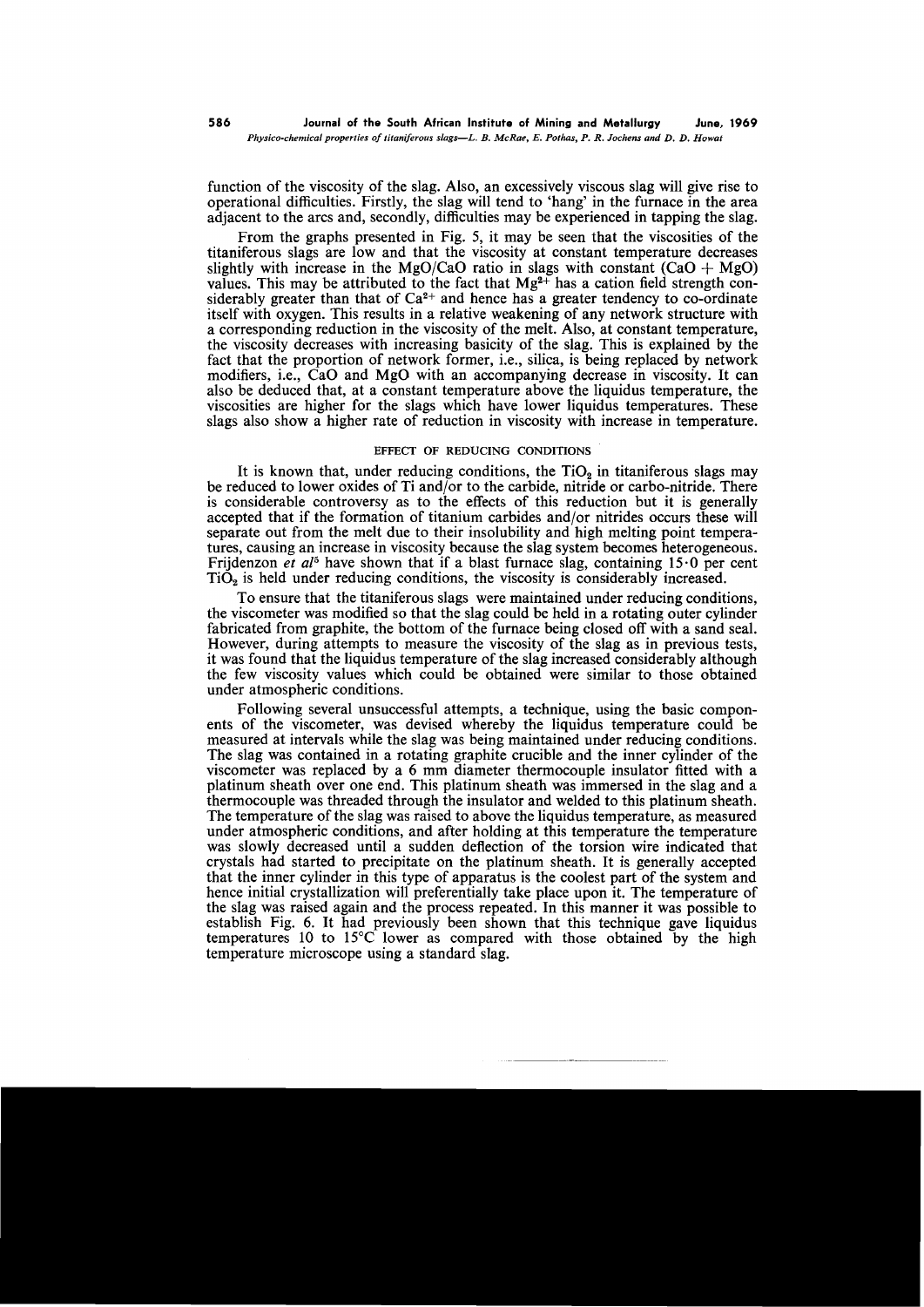

Fig. 6--Increase in liquidus temperatures of titaniferous slags with time held under reducing conditions

From Fig. 6 it is apparent that the liquidus temperature of the titaniferous slag under reducing conditions increases continuously with holding time and, after a period of four hours, the liquidus temperature has been raised by over 100°c. X-ray diffraction and thin-section microscopy revealed that these titaniferous slags (37 per cent  $TiO<sub>2</sub>$ ) do not contain carbides and/or nitrides as was the case in the slags reported by Frijdenzon (15 per cent  $TiO<sub>2</sub>$ ) when treated in the same apparatus. After maintaining the reducing atmosphere, the slags with the high-titania content showed no change in X-ray diffraction spectra but microscopic examination indicated that those crystalline phases which contain TiO<sub>2</sub>, viz.  $4(\text{MgO} \cdot 2\text{TiO}_2)$ .  $(\text{Al}_2\text{O}_3 \cdot \text{TiO}_2)$  and  $CaO$ . TiO<sub>2</sub> had become darkened. It is known that loss of oxygen and accompanying darkening in colour on heating  $TiO<sub>2</sub>$  in a reducing atmosphere can occur without the separation of a lower oxide phase, i.e., the titania can exist as a non-stoichiometric phase with an  $O:$  Ti ratio of less than 2:1.

# SULPHUR CAPACITY

A fundamental study of the distribution of sulphur between metal and slag presents the almost insuperable problem of obtaining a crucible in which both molten metal and molten slag may be held for prolonged periods at elevated temperatures without attack on the crucible. For this reason it was decided to adopt the more common procedure of determining the sulphur capacity of slags by studying the gas/slag equilibria relationships using a mixture of  $CO$ ,  $CO<sub>2</sub>$  and  $SO<sub>2</sub>$  gases. This technique has been extensively employed for the study of slags used in iron and steel making<sup>6, 7, 8</sup>.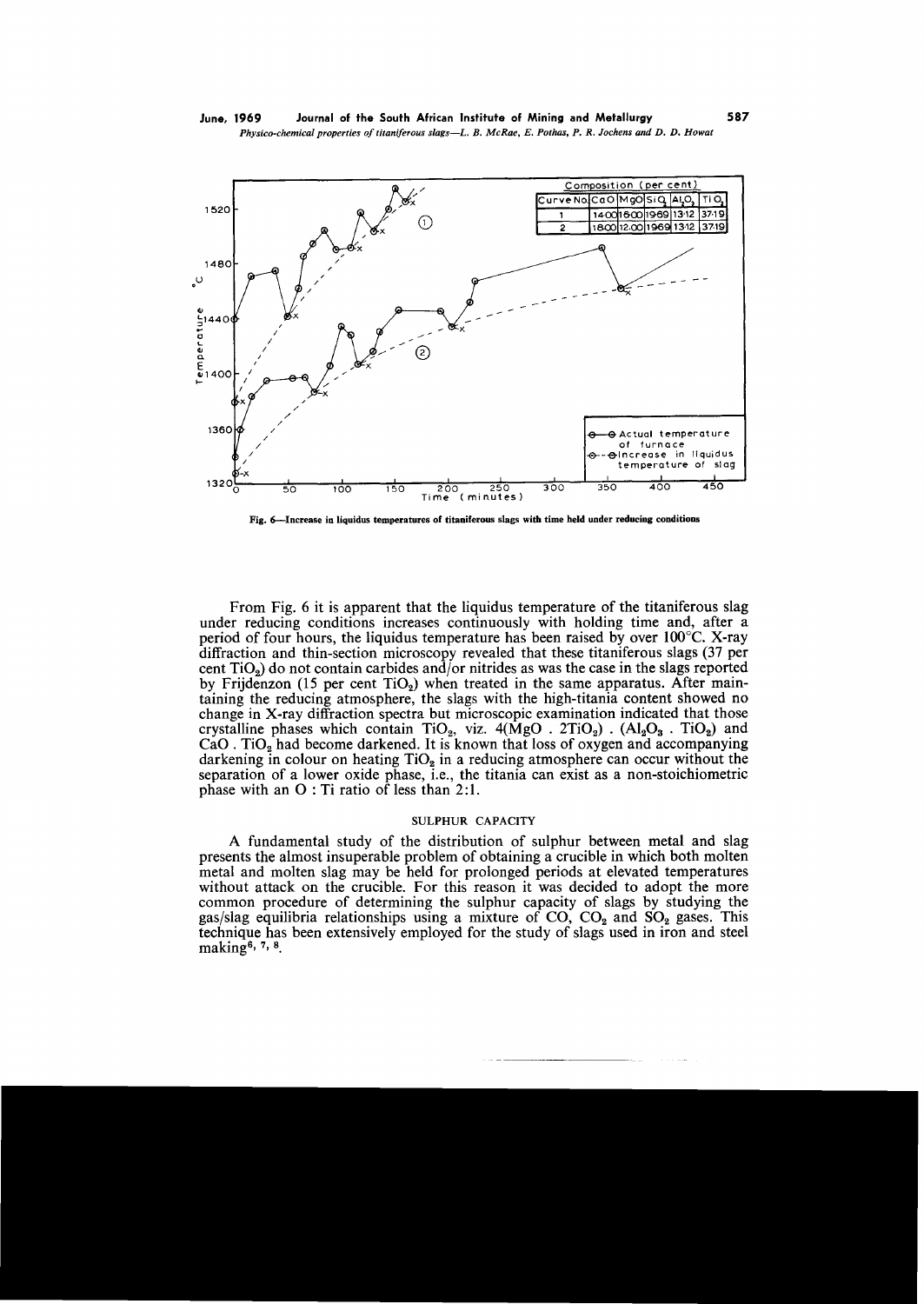However, in the previous section it was shown that the liquidus temperatures of the titaniferous slags were raised rapidly when maintained at a constant temperature under reducing conditions. Therefore, when equilibrating these slags under an atmosphere of CO,  $CO<sub>2</sub>$  and SO<sub>2</sub>, the liquidus temperatures can be expected to rise. If this rise in liquidus temperature is sufficiently high it is possible that at some stage during the experiment the temperature at which the slag is being equilibrated with the gas phase is actually below the liquidus temperature. This would cause crystallization to occur with inherent changes in composition of the remaining liquid which could affect the sulphur capacity of the slag.

The apparatus assembled for the sulphur capacity measurements is shown diagrammatically in Fig. 7. The slag samples were prepared by weighing and mixing the high purity oxide components. Two I gm samples were placed in two platinum crucibles positioned in recesses in an alundum holder which was supported by the sheath containing the thermocouple. The crucibles containing the slag were introduced into the vertical tube furnace which was then purged with nitrogen. During this time the flow of CO,  $CO_2$  and  $SO_2$  was started and, when the flow rates had become constant at the required rates, the gas mixture was introduced into the furnace so as to impinge on the surface of the slag samples which were held at a preselected temperature. The gas flow through the reaction tube was continued for 3 to 4 hours as it had been shown previously that the sulphur content in the slag attained its equilibrium value within 2 hours. The gas stream was analyzed for  $CO$ ,  $CO<sub>2</sub>$  and  $SO<sub>2</sub>$ . A 150 cc sample of the incoming gas stream was analyzed periodically during each experiment to ensure that the ratio of the gases in the gas stream was as constant as possible. At the completion of an experiment the slag samples were removed from the furnace, quenched and analyzed for sulphur.



Fig. 7-Diagrammatic details of apparatus for determining sulphur capacities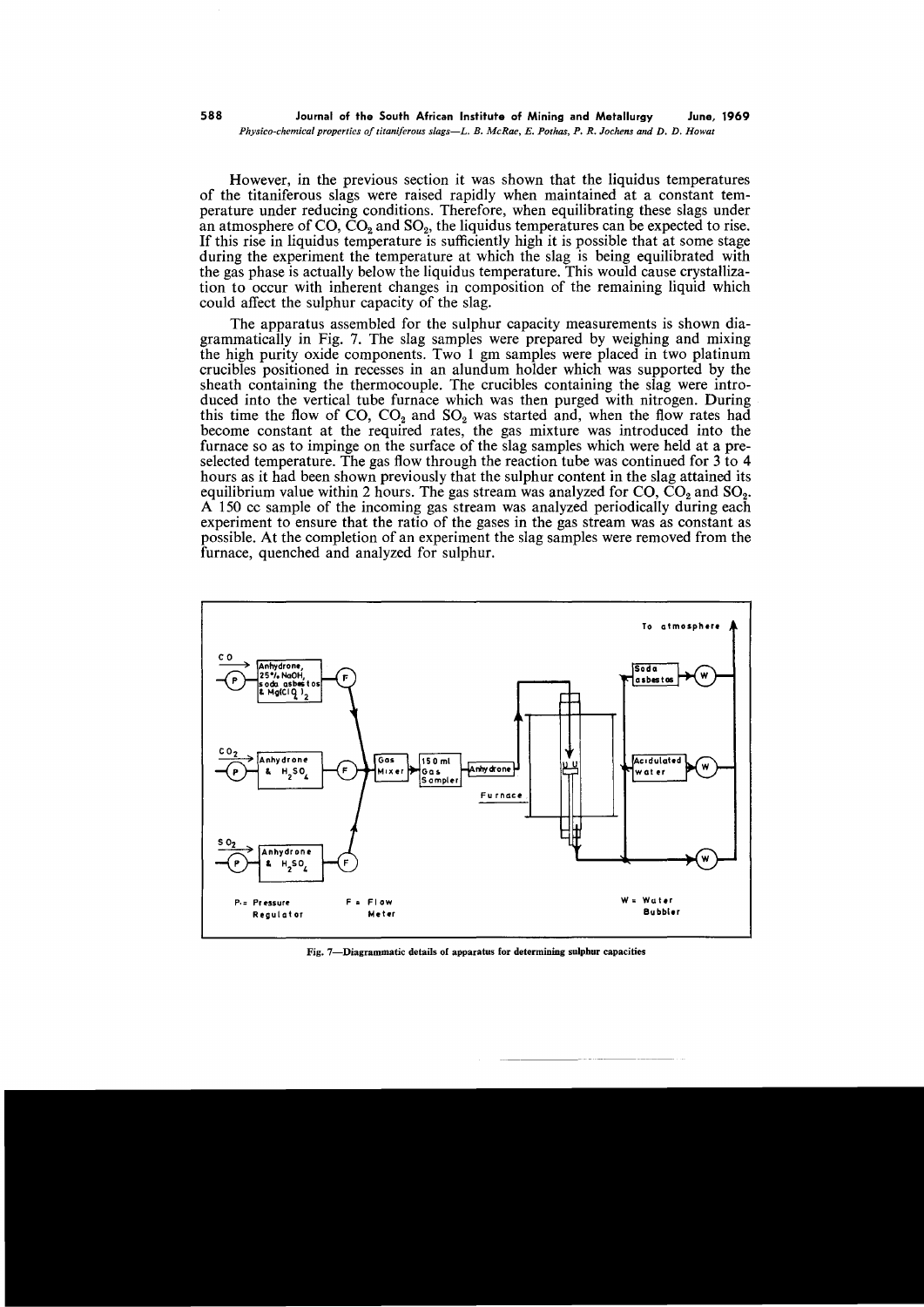The sulphur capacity of the slags are presented in Fig. 8. In Fig. 8a the experiments were conducted at temperatures of 50°C above the liquidus temperatures of the slags as measured under atmospheric conditions. In these, as in all other sulphur capacity tests, the slags exhibited the characteristic dark blue to black colour associated with titaniferous slags when subjected to reducing conditions. Another series of experiments was conducted at a constant temperature of  $1,550^{\circ}$ C and the results are presented in Fig. 8b. The results obtained relating the effect of temperature on the sulphur capacity are presented in Fig. 9.

## DISCUSSION OF THE SULPHUR CAPACITY VALUES

From the graphs in Fig. 8a and Fig. 8b which are for different  $CO/CO<sub>9</sub>$  ratios by volume in the gas stream, it is evident that the sulphur capacities of the titaniferous slags are low and that the sulphur capacity decreases with the progressive replacement of CaO by MgO although in Fig. 8a the sulphur capacity initially rises slightly. Since the  $Al_2O_3$ ,  $SiO_2$  and  $TiO_2$  contents are maintained constant, the basicity ratios of the slags are the same and, therefore, it can be concluded that MgO confers a smaller sulphur capacity on the slag than does  $CaO<sup>8, 9</sup>$ . Experiments were actually conducted to determine the effect of the TiO<sub>2</sub>. In one series of tests the ratios of  $SiO_2/TiO_2$  were varied while maintaining the CaO, MgO and  $Al_2O_3$  contents constant and in the second series of tests the TiO<sub>2</sub> content was varied while maintaining the (CaO + MgO)/SiO<sub>2</sub> ratio constant. From these results it was evident that the  $TiO<sub>2</sub>$  cannot be regarded as a basic component of the slag but that its effect is not as detrimental to the sulphur capacity of the slags as is the presence of  $SiO<sub>2</sub>$ .

Also, from these data, it is evident that the variable that has the most pronounced effect on the sulphur capacity of these slags is the reducing power of the gas phase, viz., the  $CO/CO<sub>2</sub>$  ratio. As the  $CO/CO<sub>2</sub>$  ratio is increased the sulphur capacity is rasied considerably. However, it was not possible practically in the experimental work to have the same  $SO_2$  content in two gas atmospheres with differing  $CO/CO_2$ ratios, i.e., it was necessary to have a considerably higher  $SO_2$  content in the gas stream having the lower  $CO/CO<sub>2</sub>$  ratio. As there is published evidence that the sulphur content of a slag is related to the  $SO<sub>2</sub>$  concentration in the gas phase it can be deduced that the effect of the two different  $CO/CO<sub>2</sub>$  ratios would have been even more pronounced if the gases of differing  $CO/CO<sub>2</sub>$  ratios had the same  $SO<sub>2</sub>$  contents.

With reference to the rise in liquidus temperatures of these titaniferous slags when held under reducing conditions, it has been stated earlier that the possibility exists that the equilibrating temperature, at which a sulphur capacity was determined, may in fact have been below the liquidus temperature at the completion of a test. When crystallization occurs the composition of the liquid alters. If the primary phase contains proportionately more CaO than the remaining liquid, then the formation of primary crystals will result in a more acidic liquid having a decreased power to retain sulphur since the crystals separating out contain little, if any, sulphur<sup>10</sup>. Hence the desulphurizing efficiency of the slag decreases. As shown in Fig. 2 on the CaO-rich side of the phase diagram, the primary phase is  $CaO$ . TiO<sub>2</sub> and hence if the liquidus temperature should rise above the experimental temperature then the precipitation of this phase will cause a decreased sulphur capacity of the slag due to the fact that the remaining liquid is impoverished in CaO. On the MgO-rich side, the primary phase is  $4(MgO. 2TiO<sub>2</sub>)$ . (Al<sub>2</sub>O<sub>3</sub>. TiO<sub>2</sub>) and hence the effect of crystallization of this phase would have less effect on the sulphur capacity as the liquid is not depleted of CaO but only of MgO which has a lesser sulphur capacity than CaO. Therefore, the decrease in sulphur capacity caused by the replacement of CaO by MgO may be more rapid than indicated by the graphs in Fig. 8.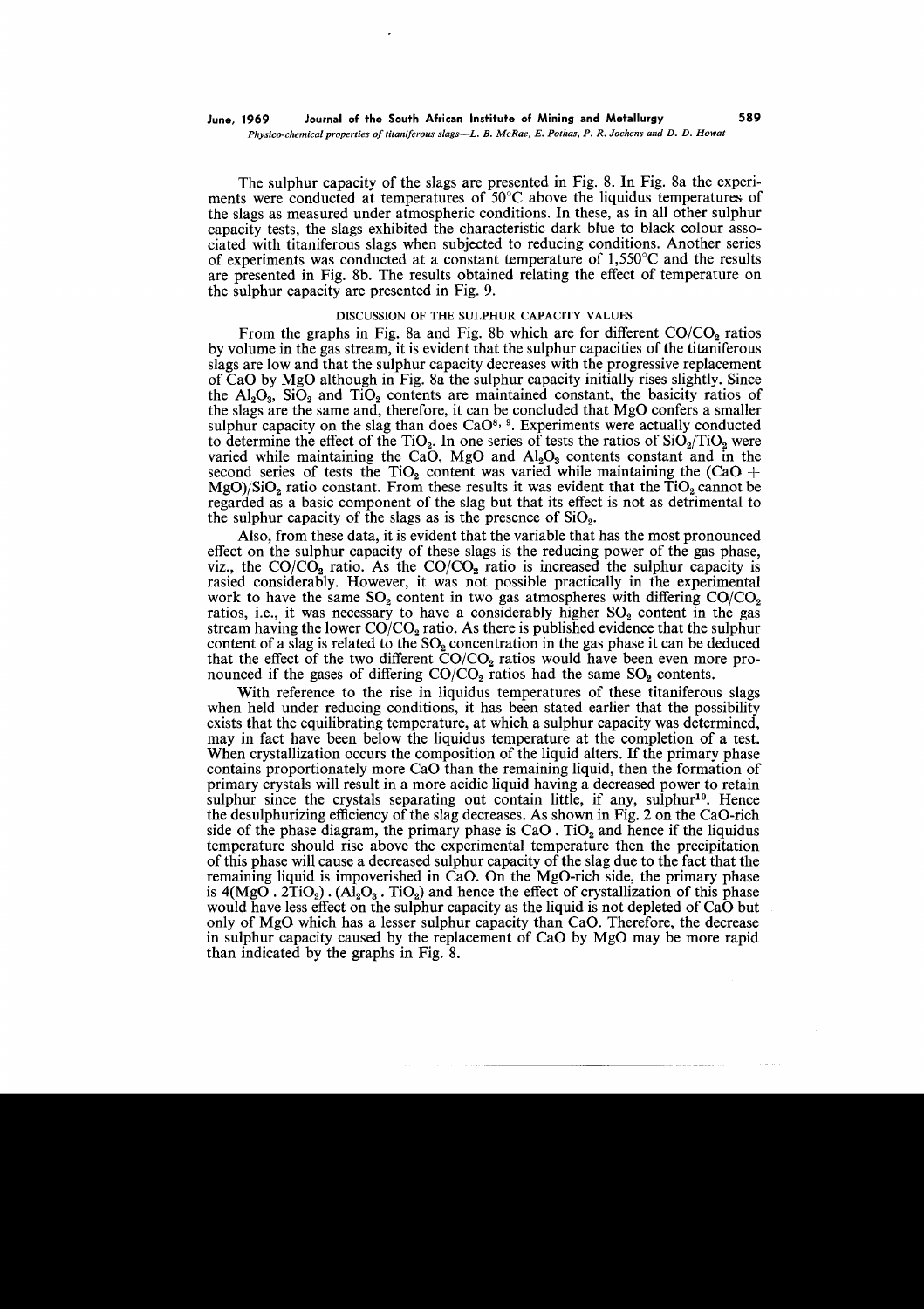

Fig. 8—Effect of the progressive replacement of CaO by MgO on the sulphur capacities of titaniferous slags

590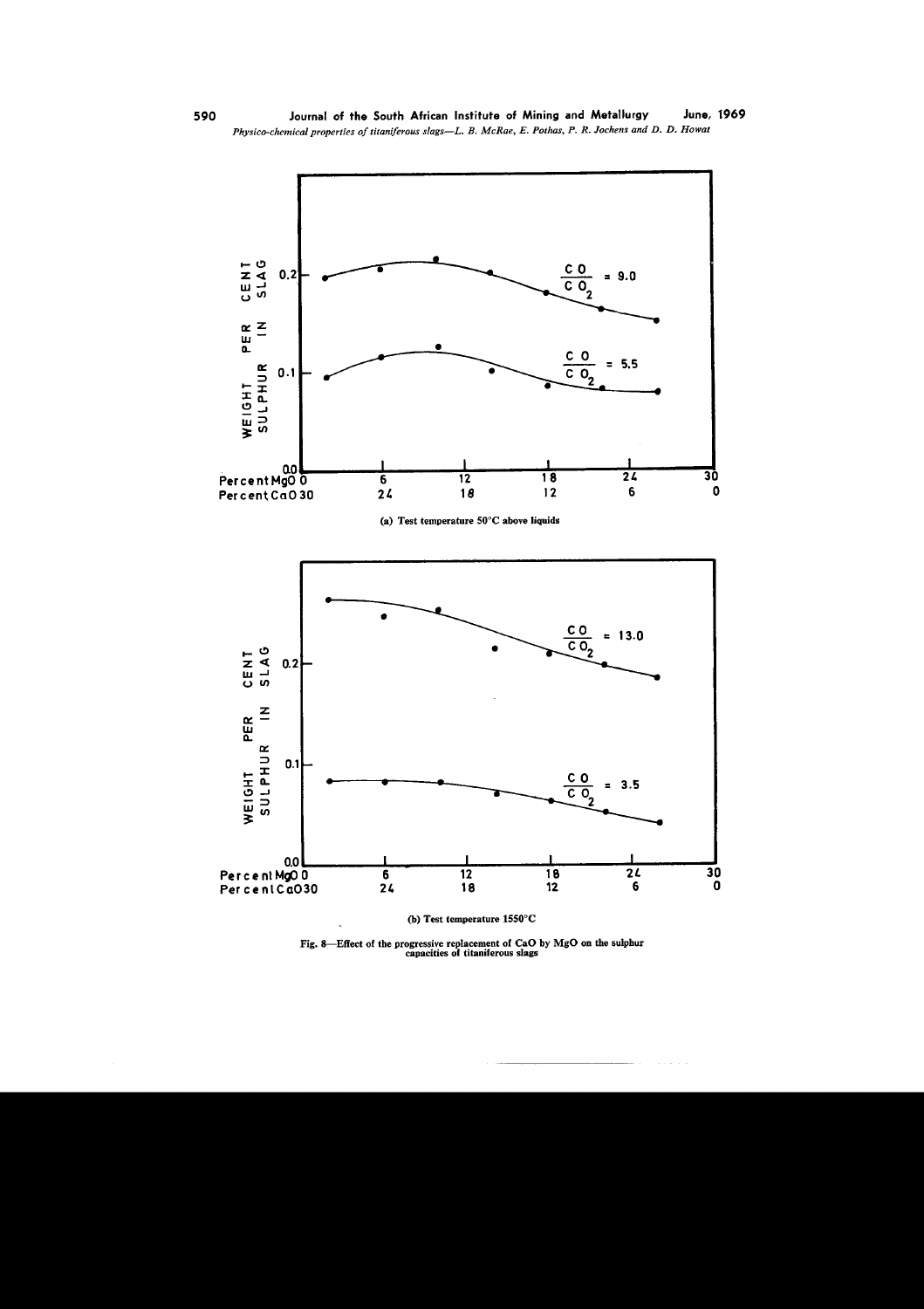

Fig. 9-Effect of increase in temperature on the sulphur capacities of titaniferous slags

#### POSSIBLE USES

When an industry develops around a newly exploited ore body and large tonnages of slags are produced then automatically the question arises as to whether there are any products which could be derived or made from the slags. The spatial demands of such a large volume of slag can be embarrassing and recently, because of demands for maximum exploitation of natural resources, every product should at least be investigated for its market potential. An especial problem in this connection is raised due to the high  $TiO<sub>2</sub>$  content of these slags and the question naturally arises as to the possibility of extracting this  $TiO<sub>2</sub>$ .

One of the most common processes for the gainful use of iron-making slags is the use of air-cooled aggregate for concrete and road making. Depending on the chemical composition, the crystalline aggregate either has a mechanical strength comparable with that of rocks normally used for aggregate, or it may disintegrate into a powder. This disintegration of air-cooled slag is mainly caused by lime unsoundness (dicalcium silicate) and magnesia unsoundness (periclase) with a relatively minor part played by sulphur unsoundness. Since, as can be seen from Fig. 2, neither of these phases crystallize it should be possible, at least from these considerations, to use the slags as aggregate. However, aggregate is a low-priced material and apparently can only be profitably marketed if it is. used in road construction near the plant.

When iron-making slags are to be used for slag-cement manufacture (which, as opposed to aggregate, is a comparatively profitable by-product) they are treated on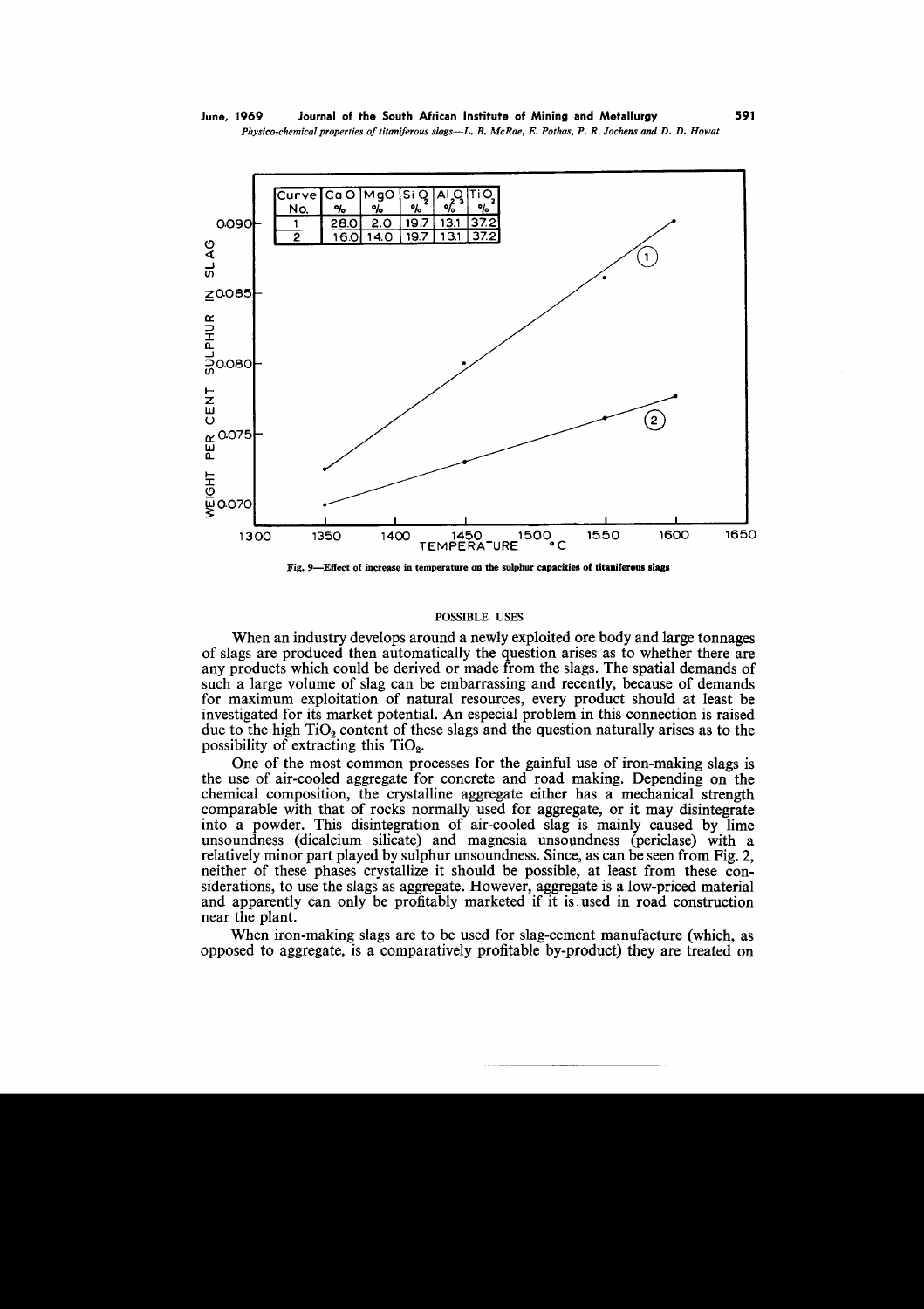a granulation plant where the molten slag stream is subjected to the action of high pressure water jets which split the slag into small granules which are cooled extremely rapidly. This is done to achieve as high a glass content as possible (in excess of 80 per cent), experience having shown that by this procedure the best cement quality is obtained from a given slag. The various hydraulicity indices which are often expressed in mathematical form are in effect various expressions indicating the basicity of the slag. Due to the high  $TiO<sub>2</sub>$  content, these titaniferous slags are expected to display poor hydraulistic properties. However, even more important is the fact that because of the low viscosities of these slags as shown in Fig. 5, it can be assumed that their crystallization potentials will be high since the rate of crystal growth varies as the inverse of the square of viscosity. When these slags were subjected to cooling rates of 50°C per second on the micro differential thermal analyzer, to simulate the quenching conditions obtaining on a granulation plant<sup>11</sup> the amount of crystalline material formed was far in excess of the maximum permissible for slag-cement manufacture.

From Fig. 2 it is clear that the  $TiO<sub>2</sub>$  crystallizes either as perovskite (CaO . TiO<sub>2</sub>) or as a solid solution  $4(MgO. 2TiO<sub>2</sub>)$ .  $(AI<sub>2</sub>O<sub>3</sub>$ . TiO<sub>2</sub>) depending on the lime and magnesia contents of the liquid. Only at very high CaO contents does  $TiO<sub>2</sub>$  crystallize as a separate phase and then only as a comparatively small amount of secondary phase. The ions  $Si^{4+}$  and  $Ti^{4+}$  have very high cation field strengths and hence there will be a strong tendency for both  $Si^{4+}$  and  $\tilde{T}i^{4+}$  to co-ordinate themselves completely with oxygen. This is shown in the  $TiO<sub>2</sub>-SiO<sub>2</sub>$  system which exhibits complete immiscibility in the solid state and even very extensive immiscibility in the liquid state. Hence, by increasing the SiO<sub>2</sub> content of these slags it may be possible to cause considerable changes in the phase relationships with the possibility that the  $TiO<sub>2</sub>$ may crystallize in a more readily extractable form.

A slag of the following composition:  $CaO = 18.00$  per cent,  $MgO = 12.00$ per cent,  $\text{SiO}_2=19.69$  per cent,  $\text{Al}_2\text{O}_3=13.12$  per cent and  $\text{TiO}_2=37.19$  per cent (i.e., intermediate between that derived from the limestone/dolomite and solely dolomite flux) was studied to determine the phase changes which occur when the  $SiO<sub>2</sub>$  content is increased. The method employed was the same as described previously and the results are depicted in Fig. 10.

As expected, increased contents of  $SiO<sub>2</sub>$  increase the viscosity of the slag and this is marked by the appearance of glass, probably an alumina-silicate containing CaO and/or MgO. With  $\text{SiO}_2$  contents between 30.76 per cent and 34.70 per cent the primary phase is still  $4(MgO \cdot 2TiO_2)$ .  $(Al_2O_3 \cdot TiO_2)$  but the secondary phase is now the most stable polymorphous structure of  $TiO<sub>2</sub>$ , namely, rutile.  $SiO<sub>2</sub>$  contents in excess of  $34.70$  per cent lead to the formation of  $TiO<sub>2</sub>$  as primary phase with  $4(MgO. 2TiO<sub>2</sub>)$ . (Al<sub>2</sub>O<sub>3</sub>. TiO<sub>2</sub>) as secondary phase and at SiO<sub>2</sub> additions between  $42.64$  per cent and  $48.18$  per cent, rutile is the primary phase over a long temperature interval followed by the crystallization of diopside. This latter range of compositions can be cooled at rates required to produce suitable crystallization of the  $TiO<sub>2</sub>$  and, provided the cooling rate is in excess of 10°C per minute below temperatures of about  $1,200^{\circ}$ C down to say 500 $^{\circ}$ C, then the product will consist of crystals of rutile in a glassy matrix since the diopside will not crystallize at these cooling rates.  $TiO<sub>2</sub>$ may therefore be made to crystallize in a form more readily extractable by mineralprocessing techniques. The expense associated with this complete operation is no doubt excessive but it should be borne in mind that the product after extraction of most of the TiO<sub>2</sub> has been found to be suitable for the production of  $TiO<sub>2</sub>-nucleated$ slag-ceramics.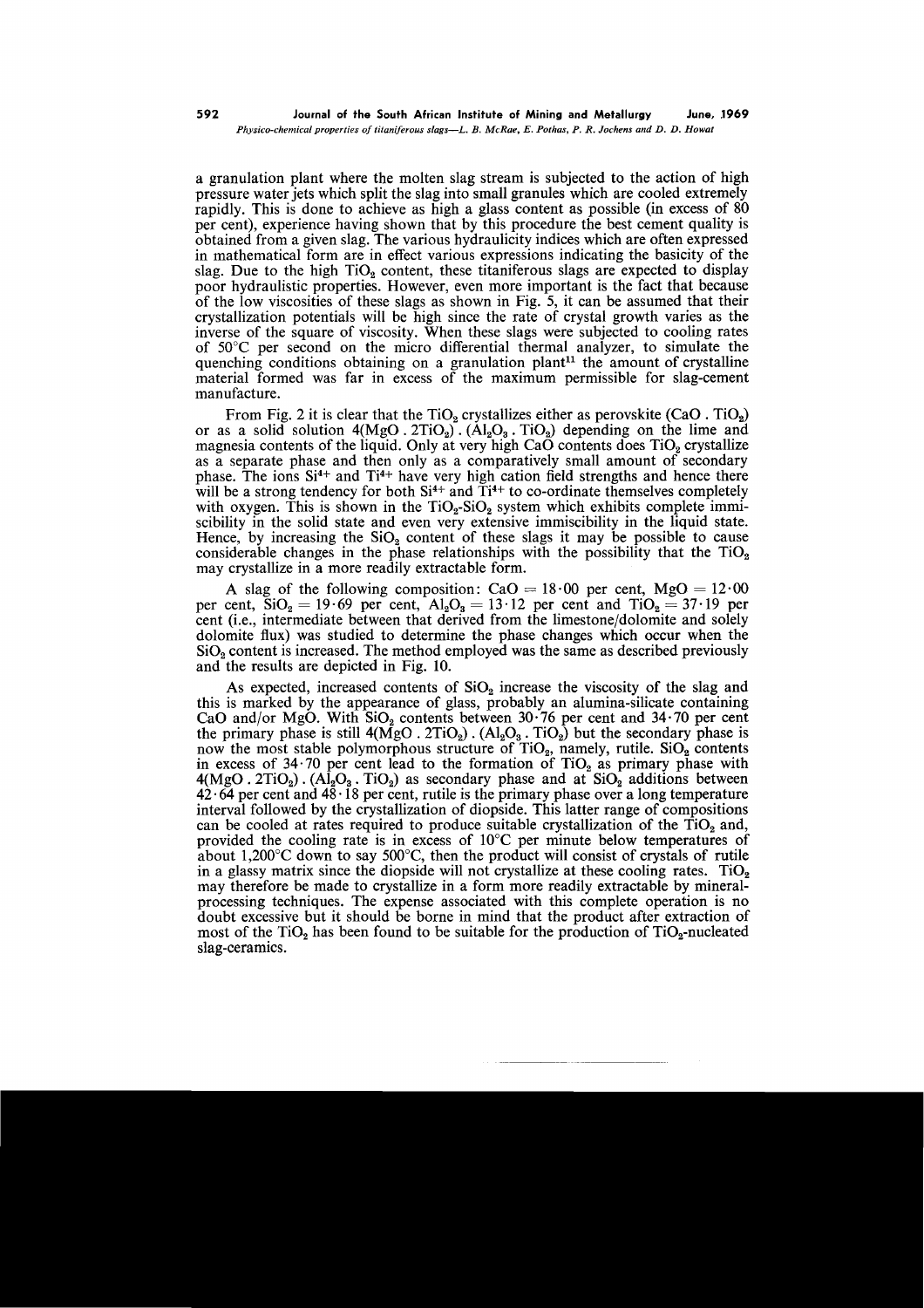